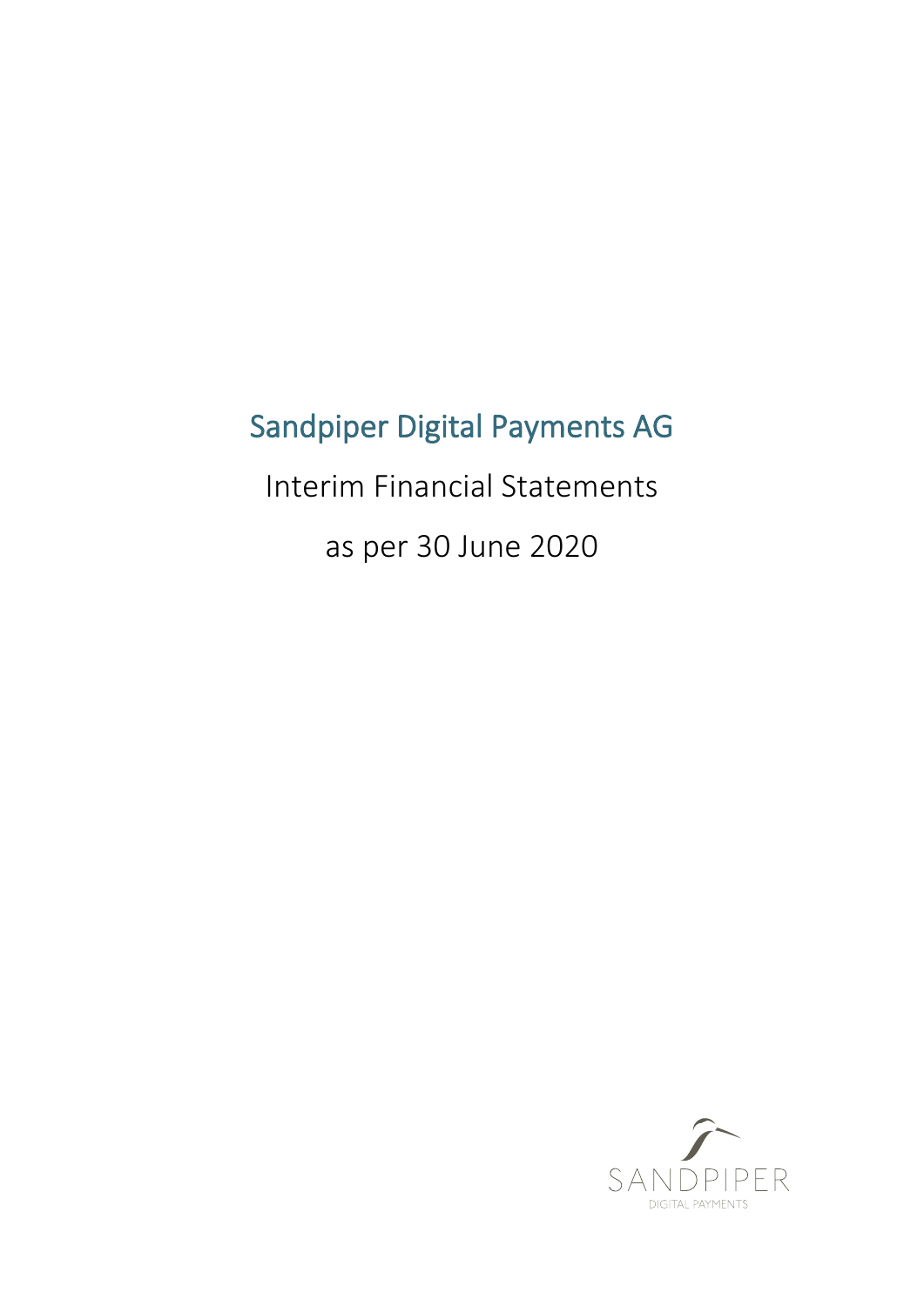

## Financial review

## Environment

Sandpiper Digital Payments AG ("Group", "SDP" or "SANDPIPER"), www. sandpiper.ch, is a stock-listed technology holding company based in St. Gallen, Switzerland. SANDPIPER is focused on the consolidation of the fragmented payment landscape in Europe in the area of digital payments, access control and identity management. Sandpiper Digital Payments AG's shares are listed on Berne Stock Exchange.

SANDPIPER is a global multi-application platform provider enabling mobile commerce, proximity marketing and loyalty, as well as digital payments based on strong digital security services and technologies. The platform combines easy-to-use hard- and software, apps and management solutions for universities, libraries, events, festivals, municipalities, fleet, transport and mobile network operators. SANDPIPER provides a range of capabilities, services and solutions enabling financial institutions and other corporates, event organizers, caterers, retailers and brands to rapidly deploy highly secure digital payments and data or loyalty services. SANDPIPER solutions are secure, interoperable, interactive and therefore convenient, by seamless integration of digital security technologies and data services, social media and apps, smart and connected devices, as well as multiple applications like:

- $\triangleright$  Cashless closed- and open-loop payment at point-of-sales (POS), kiosk, self-service machines, printing, ticketing and parking facilities
- $\triangleright$  Digital security and identification / ID solutions for secure physical, logical and converged access, time and attendance
- $\triangleright$  Easy integration of various 3rd party solutions.

SANDPIPER offers its technologies, capabilities and expertise to simplify the world of payment. It delivers innovation, quality and commitment to build long-term client relationships based on mutual trust, integrity and respect for a more secure future.

Digital security technologies build the fundament for seamless interoperable and interactive ID, mobile and digital payment systems and adjacent multiple applications, like physical and logical access and enhanced data or loyalty services.

## Business year

SANDPIPER has been able to grow in a tough business environment. For the first time, Polyright AG made a sales contribution to the group of EUR 2.0 million for the first 6 months, after the consolidation only started in May 2019 with sales of EUR 0.7 million compared to the previous year.

In spite of COVID-19-related order and project postponements, InterCard AG Informationssysteme recorded only a slight decline in sales and were essentially in line with the planning for 2020. The increase in InterCard's share in Swiss Polyright AG to 61% in December 2019 generated an additional contribution to sales. Polyright and InterCard have already been working together intensively both operationally and technologically.

Ergonomics AG could reach its planned revenues. After the sharp decline in 2<sup>nd</sup> HY 2019 Ergonomics AG could not reach its prior year revenue level. Compared to 1<sup>st</sup> HY 2019 Ergonomics lost EUR 0.8 million in revenues.

IDpendant GmbH grew by around 20% or EUR 0.4 million. IDpendant GmbH was well positioned and could provide security products to its customers and be a valuable partner in digitalization projects.

Playpass NV is affected maximally as a festival and event season is suspended completely in 2020. In 1<sup>st</sup> HY 2020, SANDPIPER granted an additional convertible loan of EUR 0.3 million for Playpass to overcome the current crisis and to be prepared for the next event season in 2021.Key figures: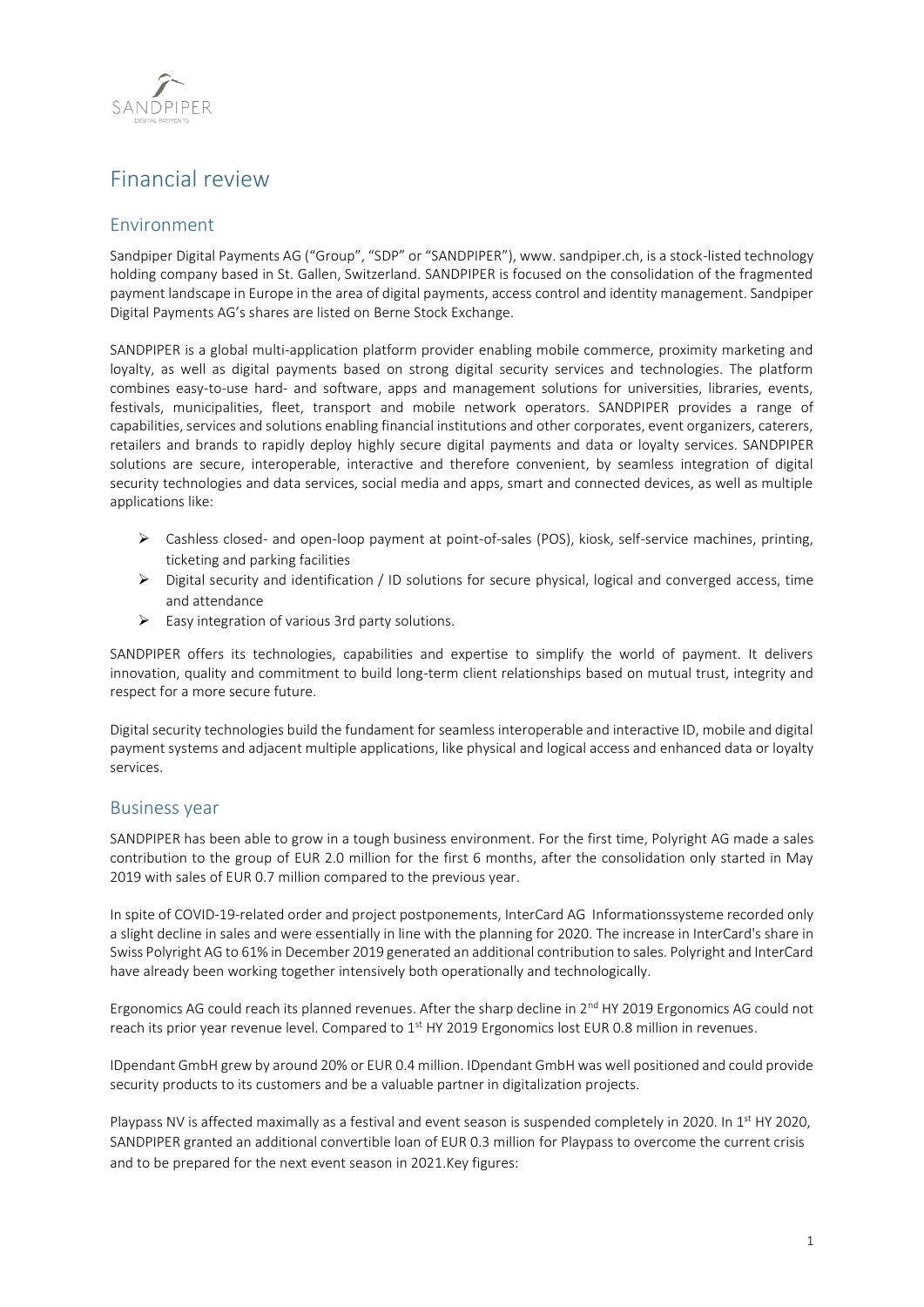

| EUR                                                 |            | 30.06.2020 31.12.2019   | Change   |
|-----------------------------------------------------|------------|-------------------------|----------|
| Total assets                                        | 15'876'930 | 15'772'809              | 0.7%     |
| Shareholders equity attributable to SDP shareholder | -3'775'710 | $-3'333'411$            | $-13.3%$ |
| Shares outstanding                                  |            | 208'325'028 208'325'028 | $0.0\%$  |
| NAV per share                                       | $-0.02$    | $-0.02$                 |          |

| EUR                                                                      | 01.01.2020 | 01.01.2019 | Change   |
|--------------------------------------------------------------------------|------------|------------|----------|
|                                                                          | 30.06.2020 | 30.06.2019 |          |
| Operating income                                                         | 14'305'080 | 13'919'498 | 2.8%     |
| Earnings before interests and taxes (EBIT)                               | 230'988    | 469'754    | $-50.8%$ |
| Earnings before interests, taxes, depreciation and amortization (EBITDA) | 814'416    | 1'229'509  | $-33.8%$ |
| Net result attributable to SDP shareholder                               | $-446'312$ | 64'622     | -790.7%  |
| Basic earnings per share                                                 | 0.00       | 0.00       |          |
| Diluted earnings per share                                               | 0.00       | 0.00       |          |

The number of shares issued is unchanged 211'695'028. The treasury shares reduce the shares outstanding to 208'325'028.

The growth and the cost savings led to a significantly improved profitability. Prior year's result was impacted by the deconsolidation of the overindebted and bankrupt Multicard Nederland BV which led to a positive consolidation effect of EUR 0.7 million.

## **Outlook**

The existing portfolio of SANDPIPER with its product offerings constitutes an essential part of SANDPIPER's value proposition. Beginning of 2020, COVID-19 crisis has also hit SANDPIPER portfolio. Whereas some portfolio companies with digital product offerings are affected less, others like Playpass are affected with maximum force as a festival and event season is suspended completely in 2020. Playpass, that has already been in a restructuring phase, has been downsizing its team, re-incentivized the remaining core team and prepares its technology and clients for the next season in 2021. The global crisis also leaves SANDPIPER with a higher degree of uncertainty and a recovery from the COVID-19 situation is expected towards next year 2021. On the other side, SANDPIPER management is confident towards its portfolio as well as the portfolio's products and pipeline and feels well prepared for 2020 and the years thereafter.

Besides COVID-19 and all necessary ad-hoc measures for a rapid recovery or the companies, SANDPIPER targeted to further simplify the structure of its companies towards a less complex and leaner portfolio approach, e.g. through business consolidation of existing portfolio companies. In addition, SANDPIPER is pursuing opportunities to sell certain parts of its business and will start M&A processes in 2020. In the years to come, SANDPIPER wants to keep improving its operational efficiency on holding level as well as within its portfolio companies.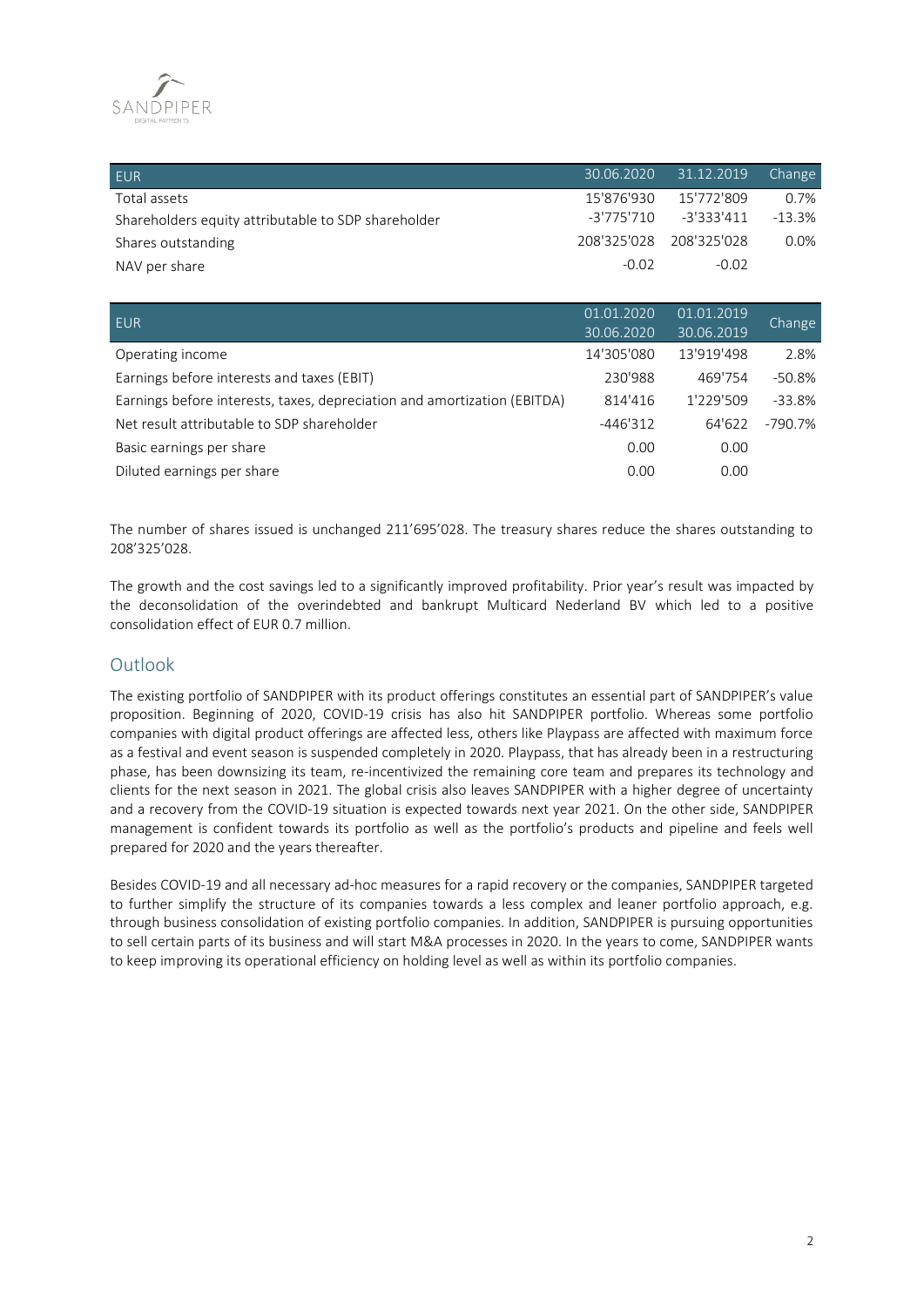

# Consolidated balance sheet of Sandpiper Digital Payments AG

## Assets

| <b>EUR</b>                     | 30.06.2020 | 31.12.2019 | <b>Change</b> |
|--------------------------------|------------|------------|---------------|
| Cash and cash equivalents      | 2'873'223  | 3'308'422  | $-13.2%$      |
| Trade receivables              | 2'544'587  | 2'772'364  | $-8.2%$       |
| Other short term receivables   | 2'178'452  | 1'452'819  | 49.9%         |
| Inventories                    | 3'004'805  | 2'891'787  | 3.9%          |
| Prepayments and accrued income | 894'469    | 718'713    | 24.5%         |
| <b>Total current assets</b>    | 11'495'537 | 11'144'106 | 3.2%          |
| Property, plant and equipment  | 489'471    | 518'590    | $-5.6%$       |
| Financial assets               | 1'036'131  | 860'502    | 20.4%         |
| Intangible assets              | 2'786'792  | 3'180'611  | $-12.4%$      |
| Other non-current assets       | 69'000     | 69'000     | $0.0\%$       |
| Total non-current assets       | 4'381'393  | 4'628'703  | $-5.3%$       |
| <b>TOTAL ASSETS</b>            | 15'876'930 | 15'772'809 | 0.7%          |

## Equity and liabilities

| <b>EUR</b>                                                  | <b>Notes</b> | 30.06.2020   | 31.12.2019   | Change   |
|-------------------------------------------------------------|--------------|--------------|--------------|----------|
| Financial debts                                             |              | 1'566'821    | 1'558'816    | 0.5%     |
| Trade payables                                              |              | 1'528'435    | 2'452'873    | $-37.7%$ |
| Other liabilities                                           |              | 1'875'562    | 1'019'217    | 84.0%    |
| Provisions                                                  |              | 1'560'888    | 1'357'029    | 15.0%    |
| Accrued expenses                                            |              | 1'469'697    | 1'410'265    | 4.2%     |
| Total current liabilities                                   |              | 8'001'404    | 7'798'199    | 2.6%     |
| Financial debts                                             |              | 9'143'696    | 8'351'393    | 9.5%     |
| Provisions                                                  |              | 787'267      | 1'416'163    | $-44.4%$ |
| Total non-current liabilities                               |              | 9'930'963    | 9'767'556    | 1.7%     |
| <b>Total liabilities</b>                                    |              | 17'932'366   | 17'565'755   | 2.1%     |
| Share capital                                               |              | 1'661'554    | 1'661'554    | 0.0%     |
| Capital reserves                                            |              | $-175'819$   | $-175'819$   | 0.0%     |
| Treasury shares                                             |              | $-448'731$   | $-448'731$   | 0.0%     |
| Retained earnings and translation differences               |              | $-4'366'401$ | $-3'670'103$ | $-19.0%$ |
| Net result                                                  |              | $-446'312$   | $-700'313$   | 36.3%    |
| Equity of the Sandpiper Digital Payments AG<br>shareholders |              | $-3'775'710$ | $-3'333'411$ | $-13.3%$ |
| Non-controlling interests                                   |              | 1'720'273    | 1'540'465    | 11.7%    |
| <b>Total equity</b>                                         |              | $-2'055'437$ | $-1'792'946$ | $-14.6%$ |
| <b>Total equity and liabilities</b>                         |              | 15'876'930   | 15'772'809   | 0.7%     |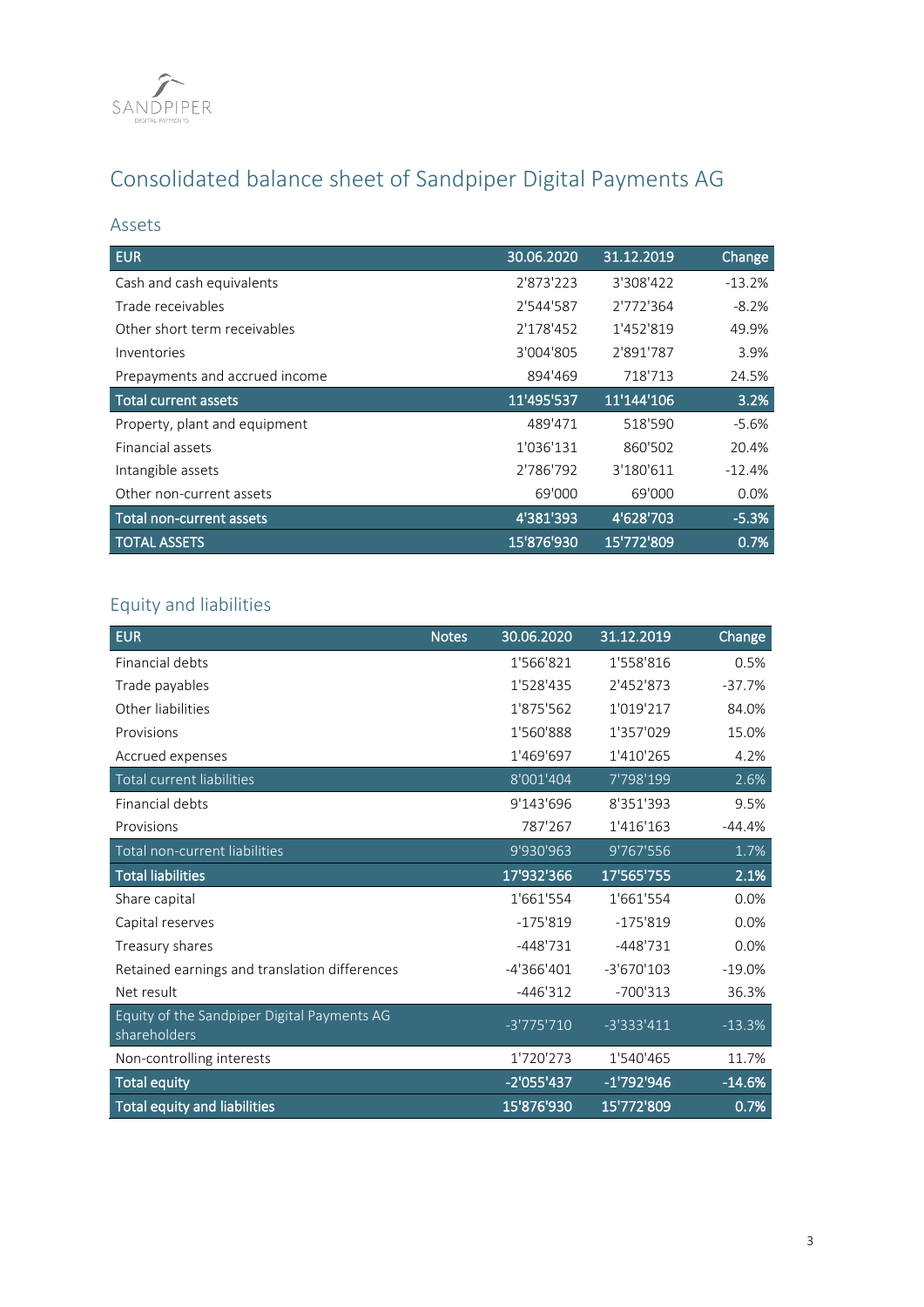

# Consolidated income statement of Sandpiper Digital Payments AG

| <b>EUR</b>                                             | 01.01.2020<br>30.06.2020<br><b>Notes</b> | 01.01.2019<br>30.06.2019 | Change     |
|--------------------------------------------------------|------------------------------------------|--------------------------|------------|
| Net Revenue                                            | 14'004'262                               | 13'636'455               | 2.7%       |
| Other operating income                                 | 300'818                                  | 283'043                  | 6.3%       |
| Total operating income                                 | 14'305'080                               | 13'919'498               | 2.8%       |
|                                                        |                                          |                          |            |
| Change in inventories                                  | $-240'871$                               | 130'269                  | $-284.9%$  |
| Material expenses                                      | -4'844'603                               | -5'692'462               | 14.9%      |
| Personnel expense                                      | -6'228'897                               | -5'704'699               | $-9.2%$    |
| Depreciation and impairment on                         | $-116'212$                               | $-180'367$               | 35.6%      |
| tangible assets<br>Amortization and impairment of      |                                          |                          |            |
| intangible assets                                      | -467'216                                 | -579'389                 | 19.4%      |
| Other operating expenses                               | $-2'172'297$                             | $-2'058'137$             | $-5.5%$    |
| Total operating expenses                               | $-14'070'097$                            | $-14'084'785$            | 0.1%       |
| Operating result                                       | 234'984                                  | $-165'287$               | 242.2%     |
|                                                        |                                          |                          |            |
| Share of results from associates                       | $\overline{0}$                           | $-199'352$               | 100.0%     |
| Financial expense                                      | $-340'018$                               | $-109'433$               | $-210.7%$  |
| Financial income                                       | 163'601                                  | 203'693                  | $-19.7%$   |
| <b>Financial result</b>                                | $-176'417$                               | $-105'091$               | $-67.9%$   |
| Ordinary result                                        | 58'567                                   | -270'378                 | 121.7%     |
|                                                        |                                          |                          |            |
| Non-operating income                                   | $\overline{0}$                           | 683'954                  | $-100.0\%$ |
| Non-operating expense                                  | $-3'996$                                 | $-48'914$                | 91.8%      |
| Non-operating result                                   | $-3'996$                                 | 635'040                  | $-100.6%$  |
| Profit before taxes                                    | 54'571                                   | 364'662                  | $-85.0%$   |
| Income taxes                                           | $-168'138$                               | $-88'066$                | $-90.9%$   |
| Net result                                             | $-113'567$                               | 276'596                  | $-141.1%$  |
|                                                        |                                          |                          |            |
| Attributable to:                                       |                                          |                          |            |
| Shareholders of Sandpiper Digital                      | $-446'312$                               | 64'622                   | $-790.7%$  |
| Payments AG                                            |                                          |                          |            |
| Non-controlling interests                              | 332'746                                  | 211'974                  | 57.0%      |
| Earnings per share (EPS) - expressed in EUR per share: |                                          |                          |            |
| Basic earnings per share                               | 0.00                                     | 0.00                     |            |
| Diluted earnings per share                             | 0.00                                     | 0.00                     |            |
| Shares outstanding as per 30 June                      | 208'325'028                              | 208'325'028              |            |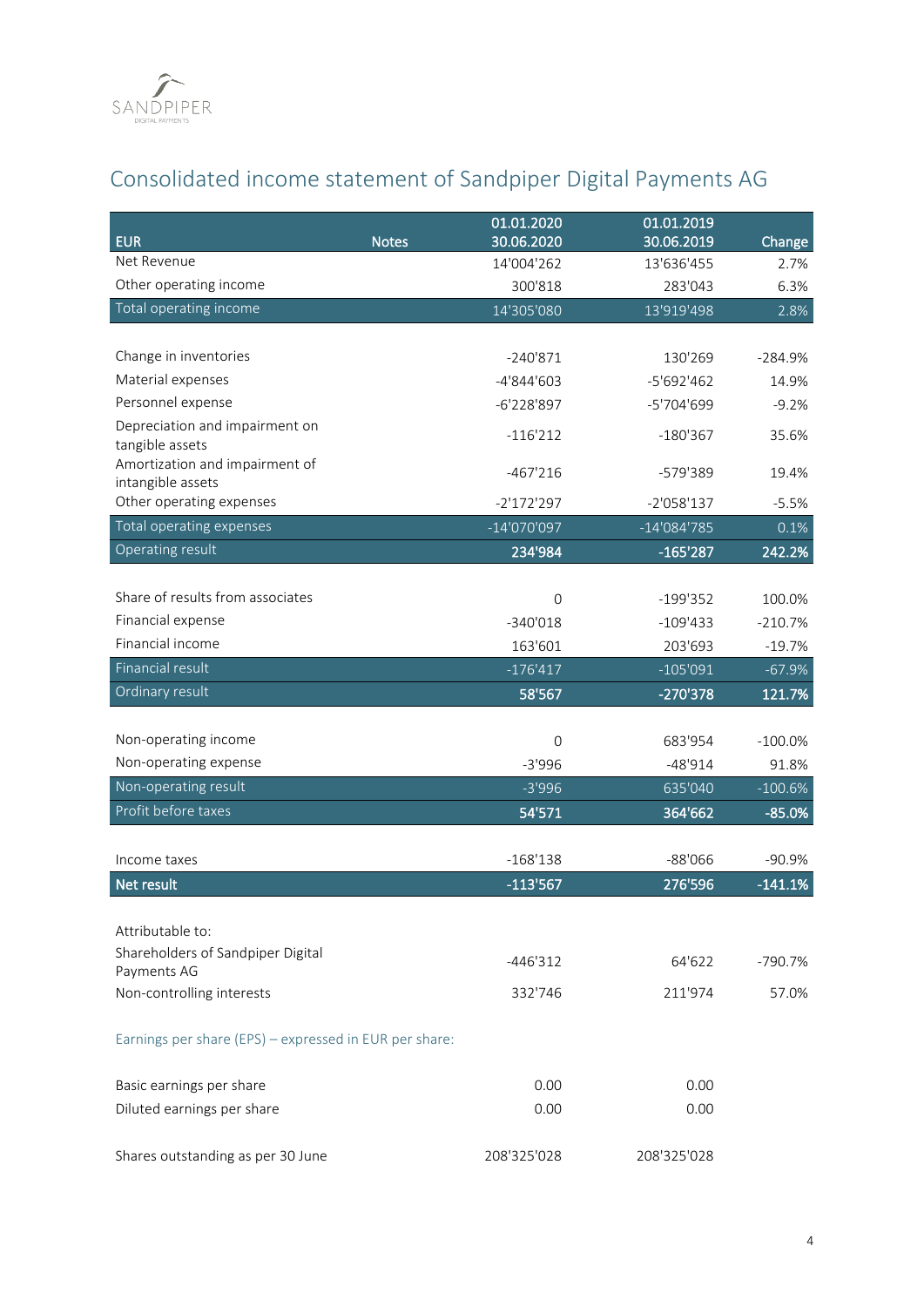

# Consolidated statement of cash flows of Sandpiper Digital Payments AG

|                                                         |              | 01.01.2019  | 01.01.2018   |           |
|---------------------------------------------------------|--------------|-------------|--------------|-----------|
| <b>EUR</b>                                              | <b>Notes</b> | 30.06.2019  | 30.06.2018   | Change    |
| Net result                                              |              | $-113'567$  | 276'596      | $-141.1%$ |
| Depreciation and amortization of non-current assets     |              | 583'428     | 759'756      | $-23.2%$  |
| Non-cash income                                         |              | 434'460     | 550'904      | $-21.1%$  |
| Changes in provisions                                   |              | $-425'037$  | $-53'038$    | $-701.4%$ |
| Changes in trade receivables                            |              | 227'777     | $-549'194$   | 141.5%    |
| Changes in inventories                                  |              | $-113'018$  | $-657'800$   | 82.8%     |
| Changes in other receivables and accrued income         |              | $-901'390$  | -979'535     | 8.0%      |
| Share of result from associates                         |              | $\Omega$    | 199'352      | $-100.0%$ |
| Changes in trade payables                               |              | $-924'438$  | 243'993      | -478.9%   |
| Changes in other liabilities and accrued expenses       |              | 915'778     | 1'107'429    | $-17.3%$  |
| Cash flows from operating activities                    |              | $-316'005$  | 898'463      | $-135.2%$ |
|                                                         |              |             |              |           |
| Investments in property, plant and equipment            |              | $-80'882$   | $-951'688$   | 91.5%     |
| Investments in financial assets                         |              | $-253'529$  | $-104'348$   | $-143.0%$ |
| Proceeds from sale of financial assets                  |              | 13'748      | $\Omega$     | 100.0%    |
| Investments in intangible assets                        |              | $-36'096$   | $-897'950$   | 96.0%     |
| Cash flow from investing activities                     |              | $-356'758$  | $-1'953'986$ | 81.7%     |
|                                                         |              |             |              |           |
| Dividend paid to non-controlling interests              |              | $-151'041$  | $-70'911$    | $-113.0%$ |
| Purchase/sale of non-controlling interests              |              | $\mathbf 0$ | $-273'009$   | 100.0%    |
| Repayment of current financial debts                    |              | $-70'000$   | -3'721'339   | 98.1%     |
| Borrowing of non-current financial debts                |              | 500'000     | 4'765'346    | $-89.5%$  |
| Cash flow from financing activities                     |              | 278'959     | 700'088      | $-60.2%$  |
|                                                         |              |             |              |           |
| Net impact of foreign exchange rate differences on cash |              | $-41'395$   | 14'780       | $-380.1%$ |
| Change in cash and cash equivalents                     |              | $-435'199$  | $-340'654$   | $-27.8%$  |
|                                                         |              |             |              |           |
| Verification:                                           |              |             |              |           |
| At beginning of year                                    |              | 3'308'422   | 3'259'134    | 1.5%      |
| At end of year                                          |              | 2'873'223   | 2'918'480    | $-1.6%$   |
| Change in cash and cash equivalents                     |              | -435'199    | -340'654     | $-27.8%$  |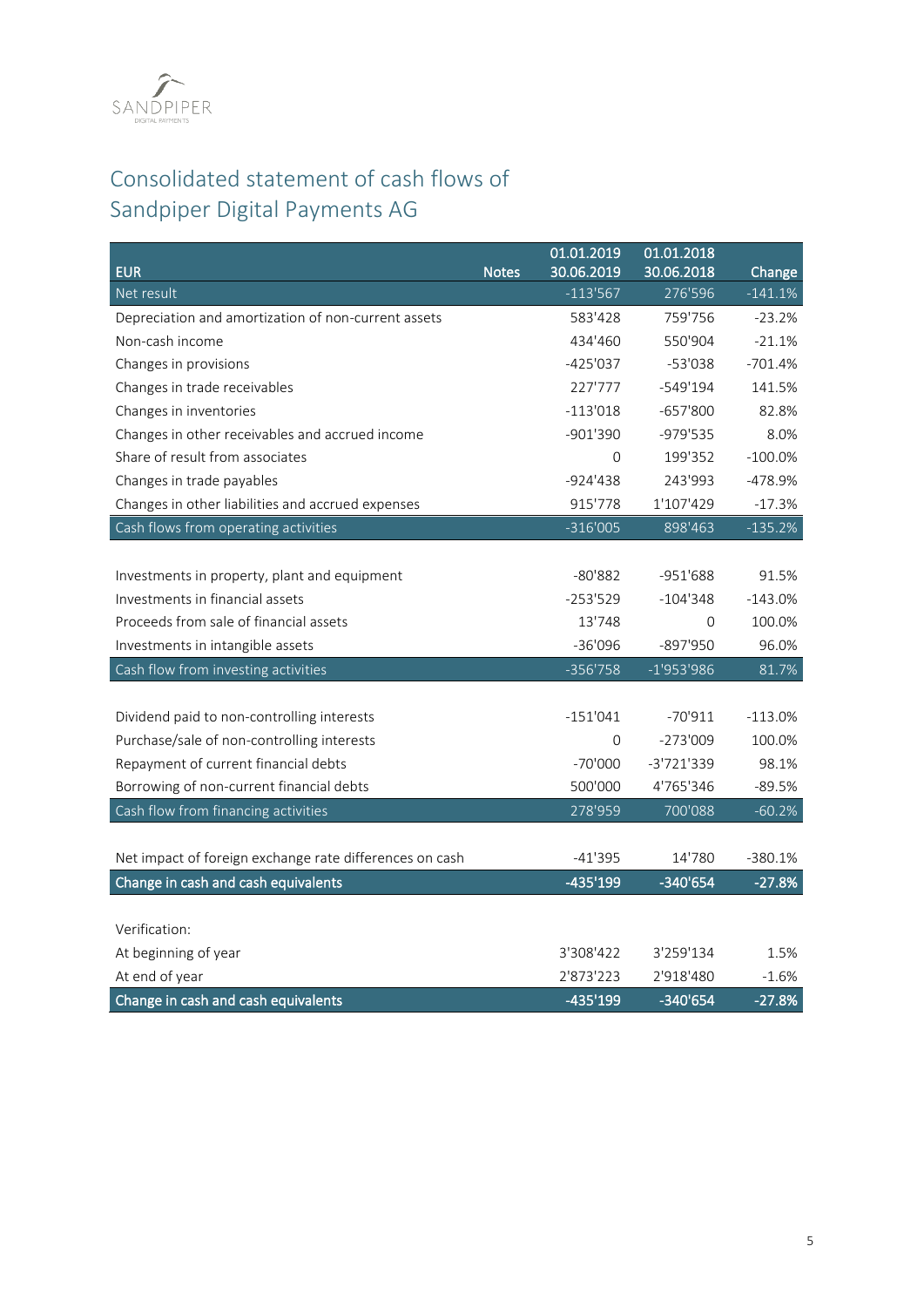# Consolidated statement of changes in equity of Sandpiper Digital Payments AG

| <b>EUR</b>                        | <b>Share</b><br>capital | Capital<br>reserves | Treasury<br>shares | <b>Retained</b><br>earnings | Equity<br>attributable<br>to SDP<br>share-<br>holders | Minority<br>share-<br>holders | <b>Total equity</b> |
|-----------------------------------|-------------------------|---------------------|--------------------|-----------------------------|-------------------------------------------------------|-------------------------------|---------------------|
| <b>Balance at</b><br>31.12.2018   | 1'661'554               | 14'525'054          | $-480'511$         | -18'225'469                 | $-2'519'372$                                          | 1'471'923                     | $-1'047'449$        |
| Net result<br>Acquisition /       | $\mathsf{O}\xspace$     | $\Omega$            | $\Omega$           | 64'622                      | 64'622                                                | 211'974                       | 276'596             |
| Goodwill offsetting               | $\mathbf 0$             | $\overline{0}$      | $\Omega$           | $-206'003$                  | $-206'003$                                            | $-67'005$                     | $-273'009$          |
| Dividends paid                    | $\Omega$                | $-14'736'247$       | $\Omega$           | 14'736'247                  | $\Omega$                                              | $-70'911$                     | $-70'911$           |
| Currency translation              | $\overline{0}$          | 0                   | $\Omega$           | 11'331                      | 11'331                                                | 3'449                         | 14'780              |
| <b>Balance at</b><br>30.06.2019   | 1'661'554               | $-211'193$          | $-480'511$         | $-3'619'273$                | $-2'649'423$                                          | 1'549'431                     | $-1'099'992$        |
|                                   |                         |                     |                    |                             |                                                       |                               |                     |
| Net income                        | $\mathsf{O}\xspace$     | $\Omega$            | $\Omega$           | $-764'934$                  | $-764'934$                                            | 171'549                       | -593'385            |
| Share-based<br>compensation       | $\mathbf 0$             | 52'979              | $\overline{0}$     | $\mathbf 0$                 | 52'979                                                | $\Omega$                      | 52'979              |
| Purchase of minority<br>interests | $\mathsf{O}\xspace$     | $-17'605$           | $\Omega$           | $\Omega$                    | $-17'605$                                             | $-63'826$                     | $-81'432$           |
| Dividends paid                    | $\mathbf 0$             | $\overline{0}$      | $\Omega$           | $\Omega$                    | $\overline{0}$                                        | $-120'616$                    | $-120'616$          |
| Purchase of treasury<br>shares    | $\mathsf{O}$            | $\mathsf{O}\xspace$ | $-8'166$           | $\mathbf 0$                 | $-8'166$                                              | $\Omega$                      | $-8'166$            |
| Disposal of treasury<br>shares    | $\Omega$                | $\Omega$            | 39'946             | $\Omega$                    | 39'946                                                | $\Omega$                      | 39'946              |
| Currency translation              | $\mathsf{O}\xspace$     | $\mathsf{O}\xspace$ | $\mathbf 0$        | 13'792                      | 13'792                                                | 3'928                         | 17'720              |
| <b>Balance</b> at<br>31.12.2019   | 1'661'554               | $-175'819$          | $-448'731$         | $-4'370'415$                | -3'333'411                                            | 1'540'465                     | -1'792'946          |
|                                   |                         |                     |                    |                             |                                                       |                               |                     |
| Net result                        | $\mathbf 0$             | $\overline{0}$      | $\overline{0}$     | $-446'312$                  | $-446'312$                                            | 332'746                       | $-113'567$          |
| Dividends paid                    | 0                       | $\Omega$            | $\Omega$           | $\Omega$                    | $\Omega$                                              | $-151'041$                    | $-151'041$          |
| Currency translation              | 0                       | $\Omega$            | $\overline{0}$     | 4'014                       | 4'014                                                 | $-1'897$                      | 2'117               |
| <b>Balance</b> at<br>30.06.2020   | 1'661'554               | $-175'819$          | $-448'731$         | $-4'812'714$                | $-3'775'710$                                          | 1'720'273                     | -2'055'437          |

Share capital of Sandpiper Digital Payments AG consists of 211'695'028 registered shares with a nominal value of CHF 0.01 each.

The SANDPIPER shareholders decided on the shareholders' meeting on 28 June 2019 to reclassify capital reserves of EUR 14.7 million to retained earnings.

There are no non-distributable, statutory or legal reserves (prior year EUR 0).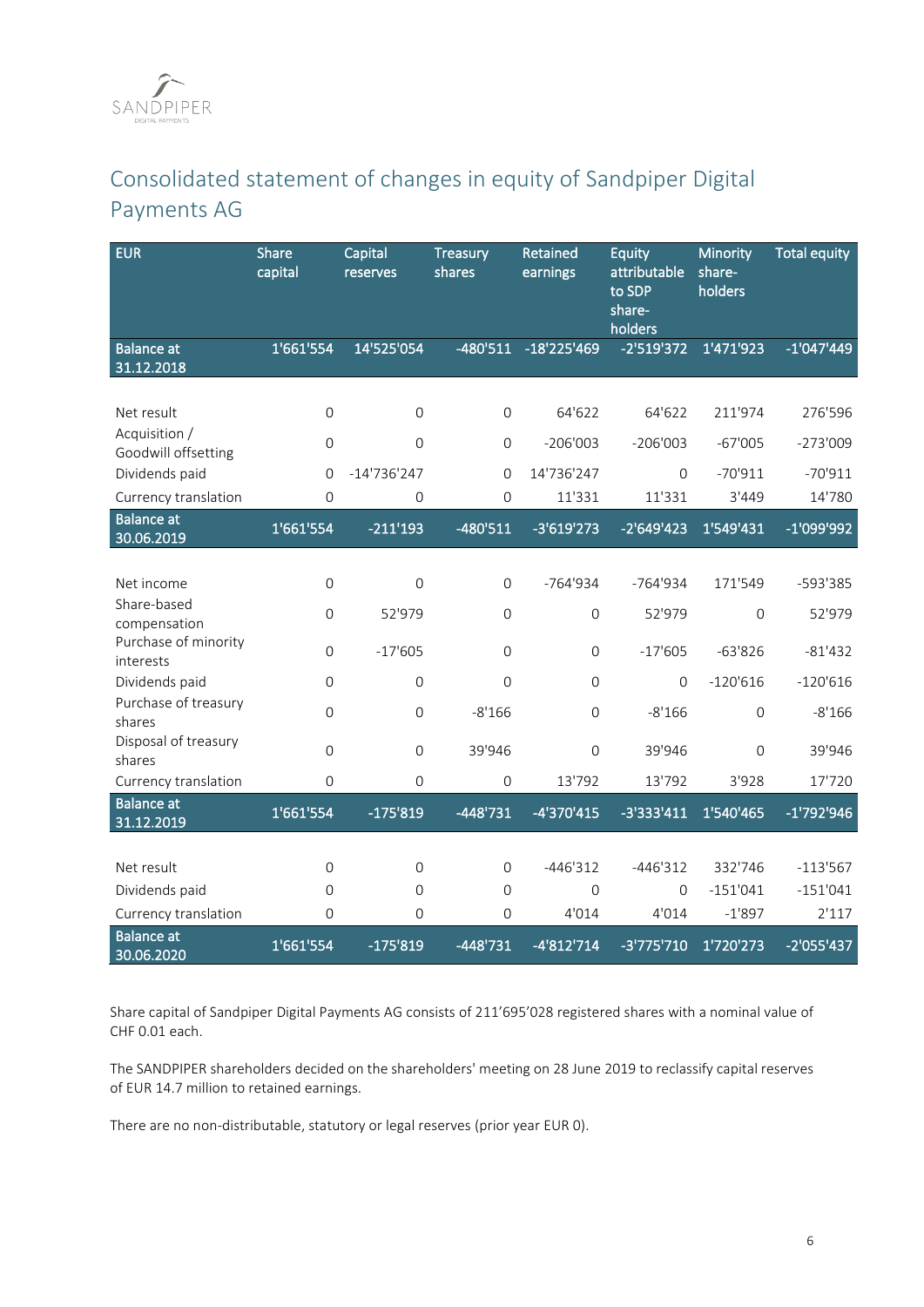

The shareholders decided on the shareholders' meeting on 28 June 2019:

| Authorized capital increase, maximum  | <b>CHF</b> | 1'058'475 |
|---------------------------------------|------------|-----------|
| thereof used                          | <b>CHF</b> |           |
| Conditional capital increase, maximum | <b>CHF</b> | 344'006   |
| thereof used                          | <b>CHF</b> |           |

## Notes to the consolidated interim financial statements of Sandpiper Digital Payments AG as per 30 June 2020

## Summary of significant accounting policies

### Basis of preparation

The financial statements provide a true and fair view of the assets, financial position and earnings of Sandpiper Digital Payments AG's and its subsidiaries ("Group" or "SANDPIPER") and have been prepared in accordance with all of the existing guidelines of the accounting and reporting recommendations of Swiss GAAP FER 31. Swiss GAAP FER 31 permits condensations in presentation and disclosure compared to an annual financial statement.

The interim financial statements of the Group are based upon the financial statements of the Group companies as at 30 June and are established in accordance with the standardized reporting and accounting policies. The financial statements are based on the principle of historical acquisition costs (except for securities and derivative financial instruments recognized at fair value) and on the going concern principle. The statements are presented in Euro (EUR).

## Consolidation policies

The Group includes all companies that are directly or indirectly controlled by Sandpiper Digital Payments AG. In this respect, control is defined as the power to control the financial and operating activities of the respective company, so as to obtain benefits from its operations. This control is normally evidenced by the holding of more than half of the voting rights of the share capital of an entity. Group companies are consolidated from the date on which control is transferred to the Group. Subsidiaries intended for disposal are excluded from the consolidation from the date on which control ceases.

Companies acquired over the course of the year are revalued and consolidated in accordance with Group principles upon the date of acquisition. The difference between the acquisition costs and the proportional revalued net assets is referred to as goodwill. Within the scope of acquisitions, potentially existing but until now not capitalized intangible assets such as brands, usage rights and client lists are not recognized separately, but instead remain part of goodwill. Goodwill may also arise from investments in associated companies and is defined as the difference between the acquisition costs of the investment and its proportional revalued net assets. The goodwill resulting from acquisitions is recognized directly in the Group's equity. The notes to the financial statements disclose the effects that a theoretical capitalization and amortization of the acquired goodwill would have.

In the event that shares of the Group companies or associated companies are sold, the difference between the proceeds from the sale and the proportional book value, including historical goodwill, is recognized as a gain or loss in the income statement. Non-controlling interests in equity and in net income are disclosed separately in the consolidated balance sheet and the consolidated income statement. Changes in ownership interests in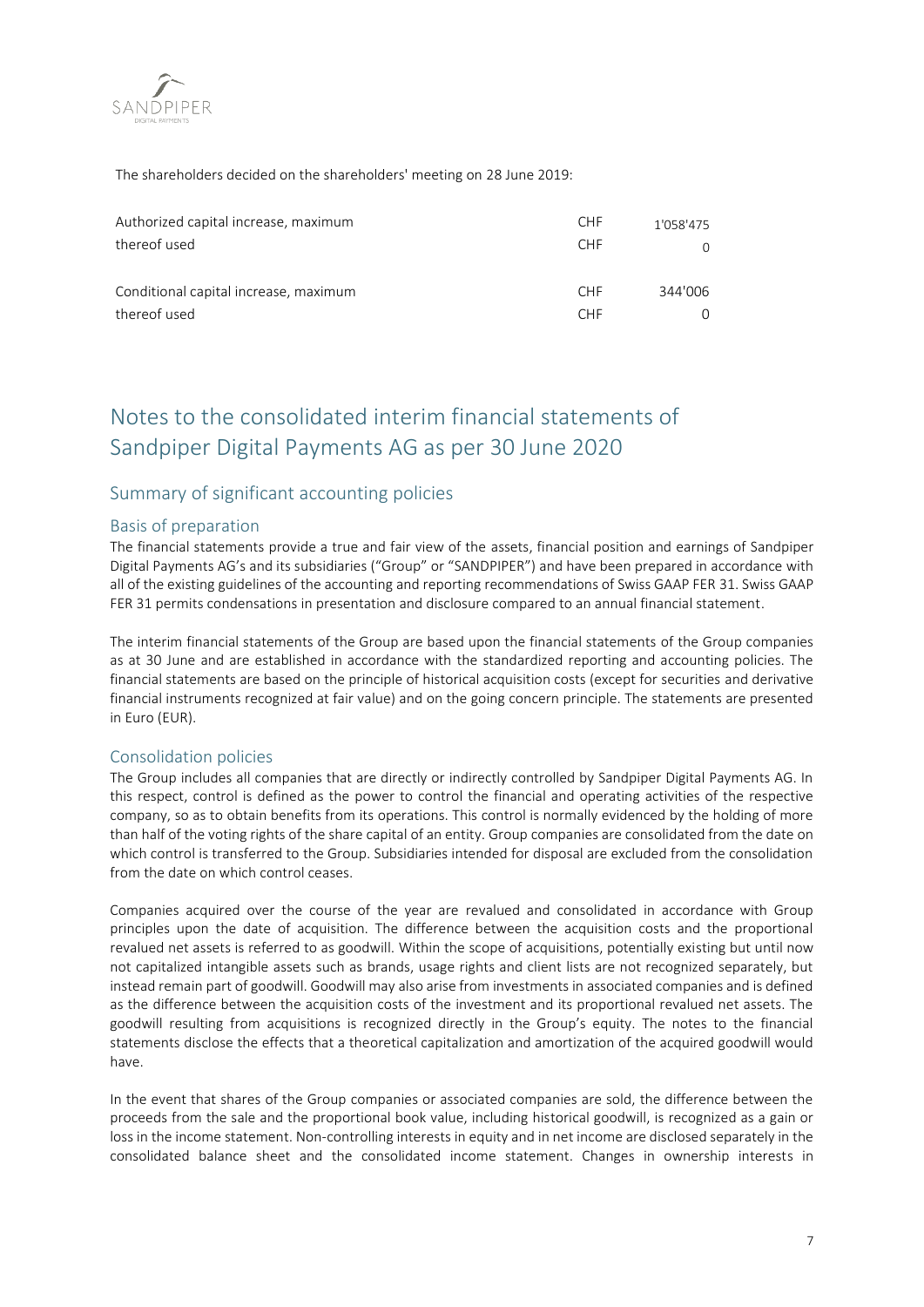

subsidiaries are recognized as equity transactions, provided that control continues. Intercompany transactions, balances and unrealized gains and losses from transactions between group companies are eliminated in full.

Associates are all companies on which the Group exerts significant influence, but does not control. This is generally evidenced when the Group holds voting rights of 20% to 50% of a company. Representation on the board of directors or access to the current financial information of a company are also indicators of significant influence. Investments in associated companies are accounted for using the equity method and are initially recognized at cost. Unrealized gains and losses from transactions with associated companies are eliminated to the extent of the Group's participation in the associated company. The accounting policies of associated companies are adjusted where necessary in order to ensure consistency with the policies observed by the Group.

Proportionate consolidation is applied for participations in joint ventures.

Participations in companies where the Group has no significant influence nor control are carried at costs less impairment, if needed.

## Foreign currency translation

The financial statements of the Group are presented in the reporting currency of Euro (EUR). The financial statements of the individual companies to be consolidated are translated into the Group's currency at the effective date with the current rate method. This currency translation is carried out

- $\lambda$  for the assets and liabilities at the year-end exchange rates,
- $\lambda$  for equity at historical exchange rates.
- $\lambda$  and for the income statement and statement of cash flows at average annual exchange rates.
- $\lambda$  Any translation differences are recognized in equity without affecting the income statement.

In the event that a foreign entity is sold, the cumulative translation differences recognized in equity, which are a result of the translation of the financial statements and intercompany loans, are reversed from the equity and reported in the income statement as part of the gain or loss on the sale.

### Rounding differences

The tables disclosed in these financial statements may contain rounding differences.

## Accounting principles

The financial statements are based on the principle of historical acquisition costs. The following accounting policies were applied for the assets and liabilities included in the consolidated financial statements.

#### *Cash and cash equivalents*

Cash and cash equivalents in the balance sheet comprise petty cash, cash at banks and short-term deposits with an original maturity of three months or less. They are recorded at their nominal value.

#### *Marketable securities*

Purchases and sales of securities are recognized in accordance with the settlement date principle. The securities are initially measured at cost, and the transaction costs are charged to the income statement. Subsequently, the listed securities are recorded in the balance sheet at market value on the balance sheet date. All realized and unrealized gains and losses resulting from variations in market values and foreign currencies are recorded in the income statement.

#### *Trade receivables*

Trade receivables are recognized and carried at the original net invoice amount less an allowance for any specifically impaired receivables. Provision is made for balances overdue more than 12 months or for receivables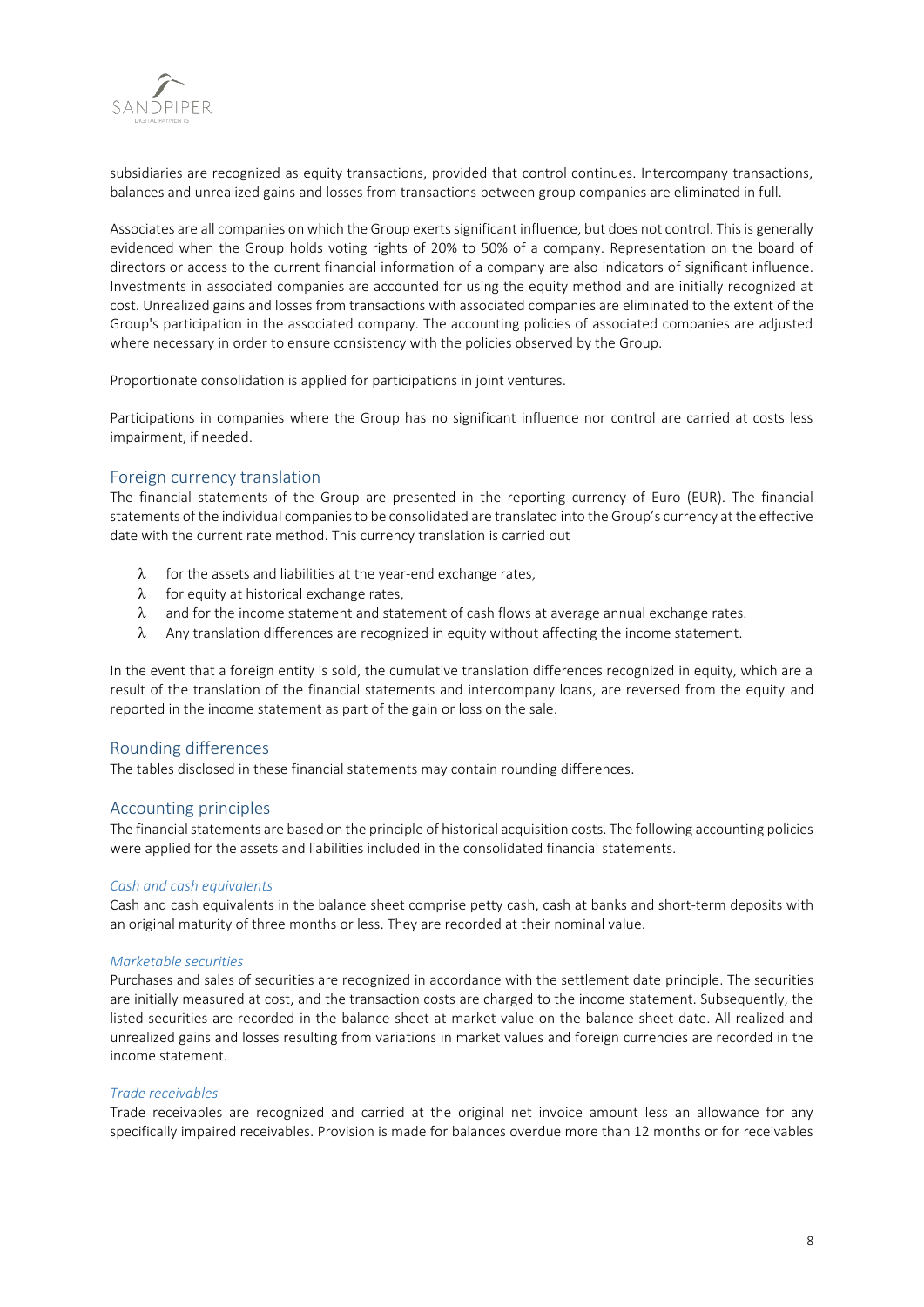

where specific risks have been identified. Bad debts are written off when there is objective evidence that the Group will not be able to collect the receivables.

#### *Other receivables*

Other receivables are recognized and carried at nominal value less an allowance for any specifically impaired receivables.

#### *Inventories*

Inventories are valued at the lower of cost or net realizable value. Any discounts received are treated as cost reductions. Manufacturing costs comprise all costs directly attributable to material and production, as well as overhead costs incurred in building up the inventory at its current location and/or to its current condition. Acquisition costs are determined according to the weighted average method. Inventories with unsatisfactory inventory turnover are revalued accordingly.

#### *Property, plant and equipment*

Property, plant and equipment are recorded in the balance sheet at historical cost less accumulated depreciation and any impairments. Acquisition costs comprise the purchase price as well as the costs directly attributable to the utilization of the property, plant and equipment. Investments in existing property, plant and equipment are only capitalized if their value in use is sustainably increased or their useful life is extended considerably. Selfconstructed assets are only capitalized if they are clearly identifiable and the costs can be reliably determined, and if the assets generate measurable benefits for the Group over a period of several years. Maintenance and repair costs that do not add value are charged directly to the result for the period.

Depreciation is calculated on a straight-line basis over the estimated useful life of the assets, as follows:

| λ Land                                  | no depreciation |
|-----------------------------------------|-----------------|
| $\lambda$ Buildings                     | 30-35 vears     |
| $\lambda$ Technical equipment, machines | 8–12 vears      |

Other fixed assets:

| $\lambda$ Furniture    | 3-5 years |
|------------------------|-----------|
| $\lambda$ IT equipment | 3-5 years |
| λ Vehicles             | 3-5 years |

The Group does not capitalize any interest expenses incurred during the construction period.

#### *Financial assets*

Non-current financial loans to associates or third parties are recorded at historical costs less allowance for any specifically impaired loan. Investments in associated companies are accounted for using the equity method. Participations in companies where the Group does not have significant influence are carried at costs less impairment, if needed.

#### *Derivative financial instruments*

Derivative financial instruments are used for hedging risks from fluctuations in interest rates or foreign exchange rates. The valuation of derivative financial instruments is according the same principles like the hedged items. Derivatives without hedging purpose are carried at fair market value.

#### *Intangible assets*

Intangible assets comprise acquired licenses, capitalized development cost and trademarks. Intangible assets are recorded in the balance sheet at historical cost less accumulated amortization and any impairment. They are amortized on straight-line basis over their useful life (max. 6 years).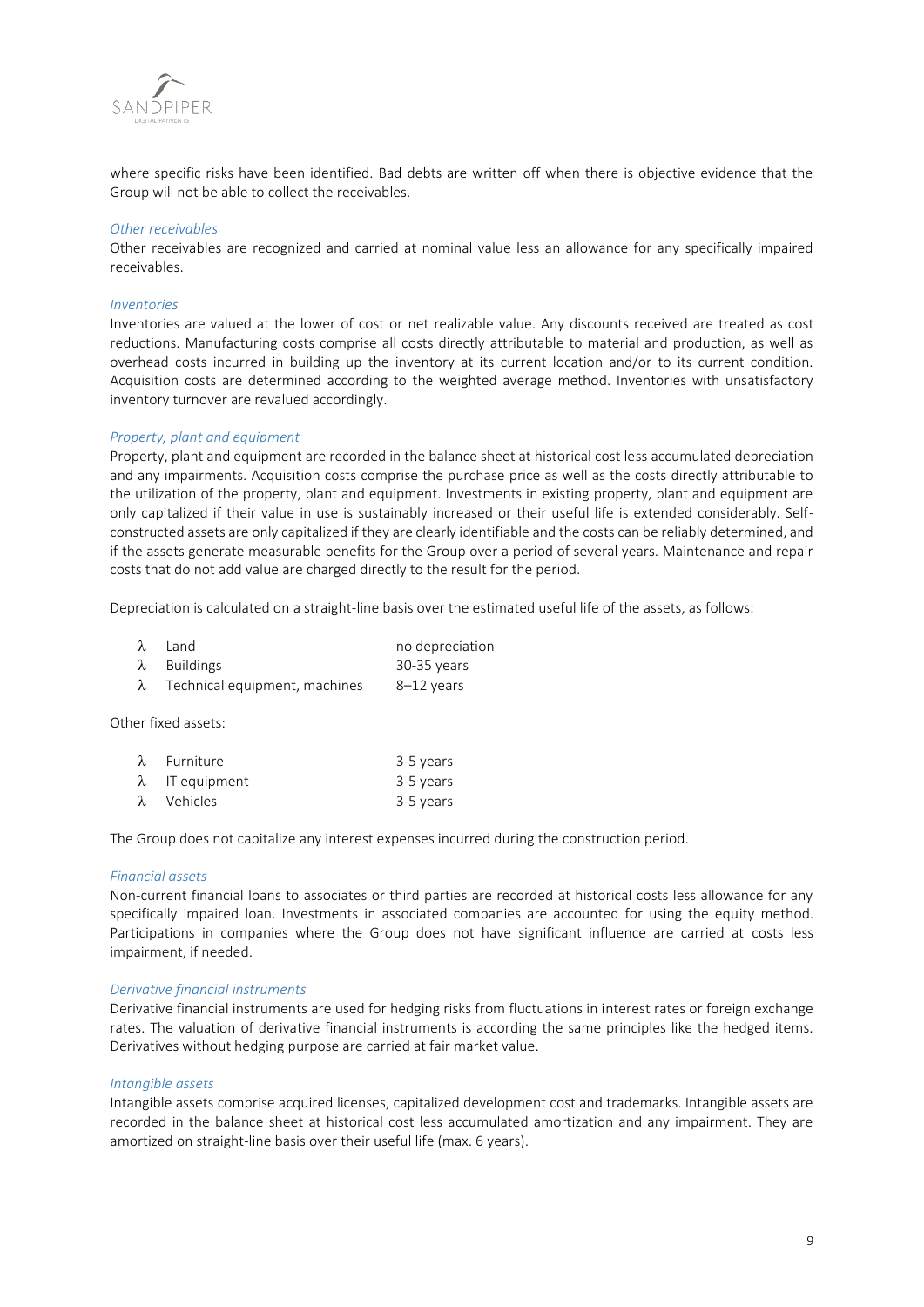

Internally generated intangible assets are capitalized if all the following criteria are met:

- $\lambda$  The self-generated intangible asset must be separately identifiable and is controlled by the Group.
- $\lambda$  It is probable that the expected future economic benefits that are attributable to the asset will flow to the Group.
- $\lambda$  The cost of the asset can be measured reliably.

#### *Goodwill*

The difference between the acquisition costs and the actual value of the net identifiable assets of the acquired company at the time of the purchase represents goodwill from business combinations. The goodwill resulting from acquisitions is recognized in Group equity at the time of the acquisition. The Notes to the financial statements disclose the effects that a theoretical capitalization and amortization of the goodwill would have. Goodwill may also arise from investments in associated companies, calculated as the difference between the acquisition costs of the investment and its proportional revalued net assets.

In the case of a sale of a company, an acquired goodwill previously offset against equity must be recognized at its original cost in order to determine the gain or loss recognized in profit or loss.

#### *Impairment of assets*

The recoverable value of non-current assets (including goodwill recognized in equity) is verified on every balance sheet date. If there are indications of a sustained impairment, the recoverable amount of the respective assets will be determined. The recoverable amount is the higher of the net selling price and value in use. If the recoverable amount of an individual asset cannot be determined, the Group estimates the recoverable amount of the smallest group of assets to which the individual asset belongs. If the book value of an asset exceeds the recoverable amount, an impairment loss is recognized separately in the income statement. As the goodwill is already recognized in equity at the time at which it was acquired, a goodwill impairment would not result in a charge being recorded in the income statement but leads to a disclosure in the Notes to the financial statements. In the event that a Group company is sold, any goodwill acquired at an earlier point in time and recognized in equity is taken into consideration when determining the gain or loss in the income statement.

#### *Liabilities*

Liabilities are recognized at nominal values.

### *Provisions*

Provisions are recognized:

- $\lambda$  when the Group has a present legal or constructive obligation as a result of past events
- $\lambda$  when it is probable that an outflow of resources will be required to settle the obligation, and
- $\lambda$  when a reliable estimate of the amount of the obligation can be made.

Where the Group expects some or all of a provision to be reimbursed, for example under an insurance contract, the reimbursement is recognized as a separate receivable, but only when the reimbursement is virtually certain. The expense relating to any provision is presented in the income statement, net of any reimbursement. If the effect of the time value of money is material, provisions are discounted, using a current discount rate that reflects, where appropriate, the risks specific to the liability. Where discounting is used, the increase in the provision in function of time is recognized as interest expense.

#### *Taxes*

The tax expense for the period comprises current and deferred tax. Tax is recognized in the income statement, except to the extent that it relates to items recognized directly in equity. In this case, the tax is also recognized directly in equity.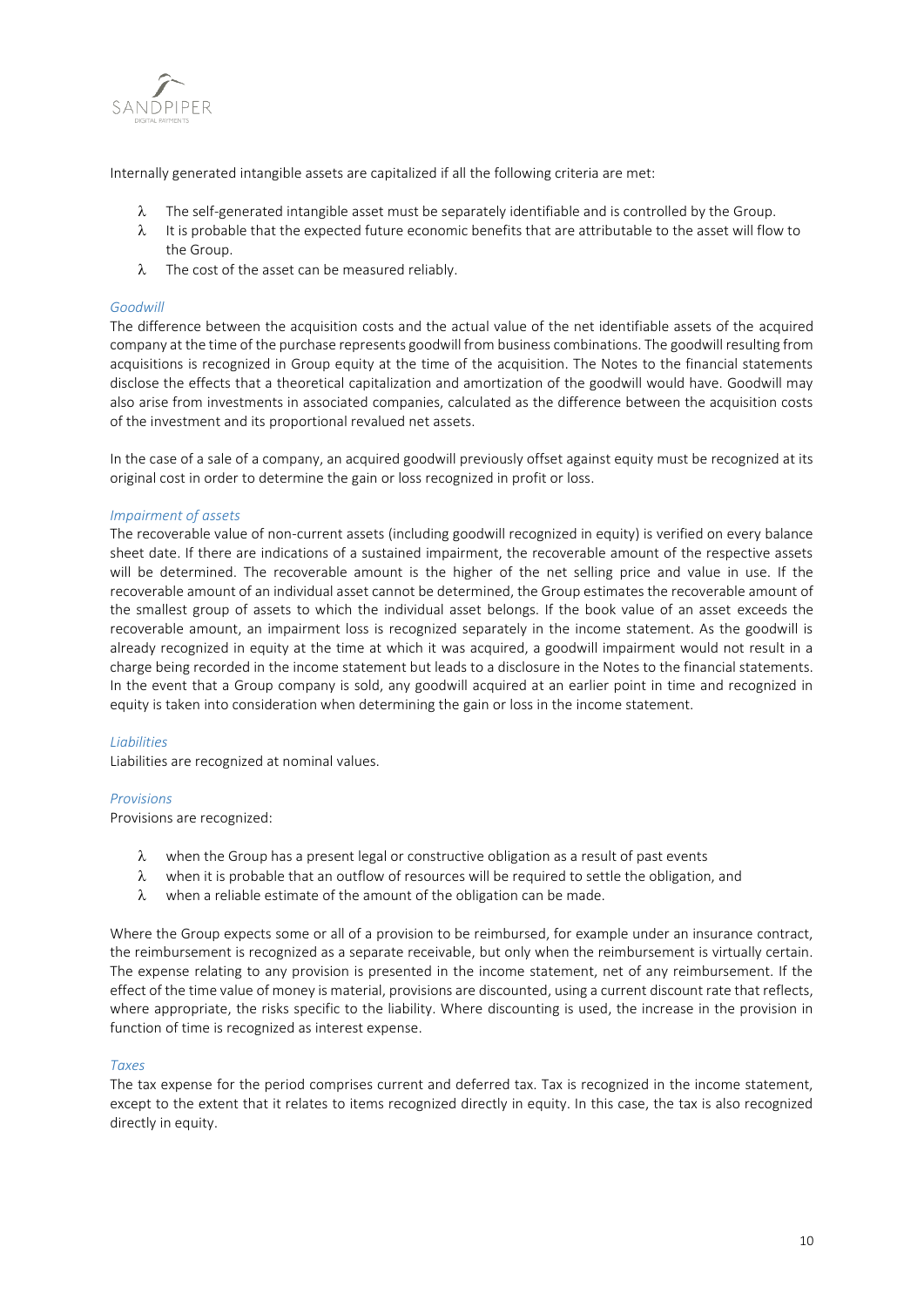

Current tax assets and liabilities for the current and prior periods are measured at the amount expected to be recovered from or paid to the taxation authorities. The tax rates and tax laws used to compute the amount are those that are enacted or substantively enacted at the balance sheet date.

Deferred tax is recognized in full, using the balance sheet approach, on temporary differences arising between the tax bases of assets and liabilities and their carrying amounts in the financial statements. Deferred tax is determined using tax regulations and rates that have been enacted or substantively enacted by the balance sheet date and are expected to apply.

Deferred tax assets are recognized for all deductible temporary differences and tax credits to the extent that it is probable that future taxable profits will be available against which they can be utilized. Deferred tax is recognized on temporary differences arising on investments in subsidiaries and associates, except where the timing of the reversal of the temporary difference is controlled by the Group and it is not intended that the temporary difference will reverse in the foreseeable future.

Deferred tax assets and deferred tax liabilities are offset if a legally enforceable right exists to offset current tax assets against current tax liabilities and the deferred taxes relate to the same taxable entity and the same taxation authority.

#### *Pension obligations*

Group companies participate in various pension schemes, which conform to the legal regulations and provisions in force in the respective countries. The actual economic effects of pension schemes on the Group are calculated at balance sheet date. An economic obligation is recognized as a liability if the requirements for the recognition of a provision are met. An economic benefit is capitalized provided that this can be used for future Group pension expenses. Freely available employer contribution reserves are capitalized.

Employees of the Swiss group companies are insured as part of the "Sammelstiftung BVG der Allianz Suisse Lebensversicherungsgesellschaft", which is a separate legal entity and is financed by contributions from both employers and employees. Surpluses or deficits are calculated based on the Pension Fund's financial statements, which have been drawn up in accordance with Swiss GAAP FER 26. The Group's pension costs include the employer contributions accrued in the period as well as any economic effects from the excess/shortfall and the change in employer contribution reserves.

There are subsidiaries outside Switzerland which participate in pension schemes. These funds are treated in the same way as the Swiss plan in terms of accounting, i.e. paid contributions as well as any effects from the excess/shortfall are recorded as expenses. In some countries, there are also pension plans that do not have own assets, whereby the corresponding benefit provisions are recognized directly in the balance sheet and any changes are recognized in the income statement.

#### *Treasury shares*

Own equity instruments that are reacquired (treasury shares) are deducted from equity. No gain or loss is recognized in the income statement on the purchase, sale, issue or cancellation of the Group's own equity instruments. In the event of a resale at a later point in time, a gain or loss is recognized as an addition to or reduction of capital reserves.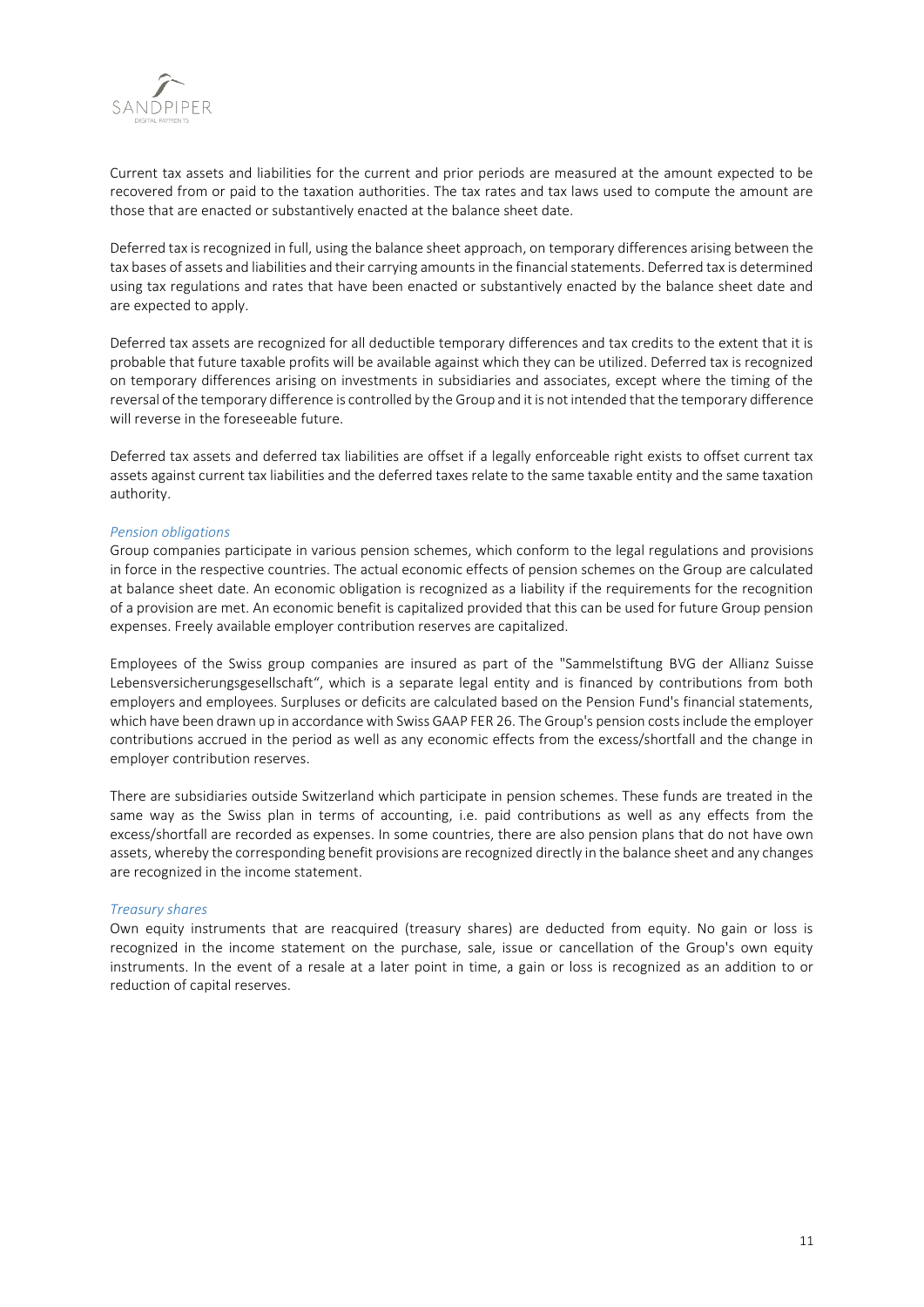

## Annotations to the consolidated financial statements

## 1. Business combinations and disposals

With the conversion of the loan in May 2019 SANDPIPER gained the control in Polyright AG. At the time of the initial consolidation the main balance sheet items were:

| <b>EUR</b>                    | 01.05.2019 EUR |                                        | 01.05.2019 |
|-------------------------------|----------------|----------------------------------------|------------|
| Licenses and other rights     | 733'846 Equity |                                        | 274'016    |
| Property, plant and equipment |                | 1 Non-current liabilities              | 316'954    |
| Financial assets              |                | 234'312 Current liabilities            | 415'802    |
| Receivables and other assets  |                | 473'444 Accrued expenses               | 925'624    |
| Cash                          | 490'793        |                                        |            |
| Total assets                  |                | 1'932'396 Total liabilities and equity | 1'932'396  |

For the takeover of control in Polyright AG, SANDPIPER converted the loan of EUR 338k. Goodwill of EUR 404k resulted from the transaction.

No business units of the company were bought or sold in the current financial year.

### 2. Financial assets

| <b>EUR</b>                                                 | 30.06.2020 | 31.12.2019 | Change   |
|------------------------------------------------------------|------------|------------|----------|
| Investments in associates                                  | 0          | 0          | 0.0%     |
| Other investments                                          | 429'681    | 429'681    | 0.0%     |
| Non-current financial receivables from associates          | 654'266    | 400'736    | 63.3%    |
| Other non-current financial receivables from third parties | 116'917    | 285'665    | $-59.1%$ |
| Deferred tax assets                                        | 264'949    | 329'101    | $-19.5%$ |
| Allowance on non-current financial assets                  | $-429'681$ | $-584'681$ | $-26.5%$ |
| Total                                                      | 1'036'131  | 860'502    | 20.4%    |

Investments in associates contain the 26.7% investment in Playpass NV. Due to the losses in 2019 and 2020 Playpass NV's net equity is negative. The net book value of the company is consequently reduced to zero in 2019.

The non-current financial receivables from associates contain the convertible loan to Playpass NV and accumulated interests. The convertible loan was increased in 2020.

Other investments contain fully impaired investments in companies in liquidation and participations in companies where the Group holds less than 20% of the voting rights and does not have significant influence.

Other non-current financial receivables from third parties contained loans to PAIR Solutions GmbH of EUR 155k which were settled in 2020. Deposits of EUR 117k (2018: EUR 131k) remained.

Allowance on non-current financial assets refers to loans to third parties with solvency risks and the mentioned impairments on investments.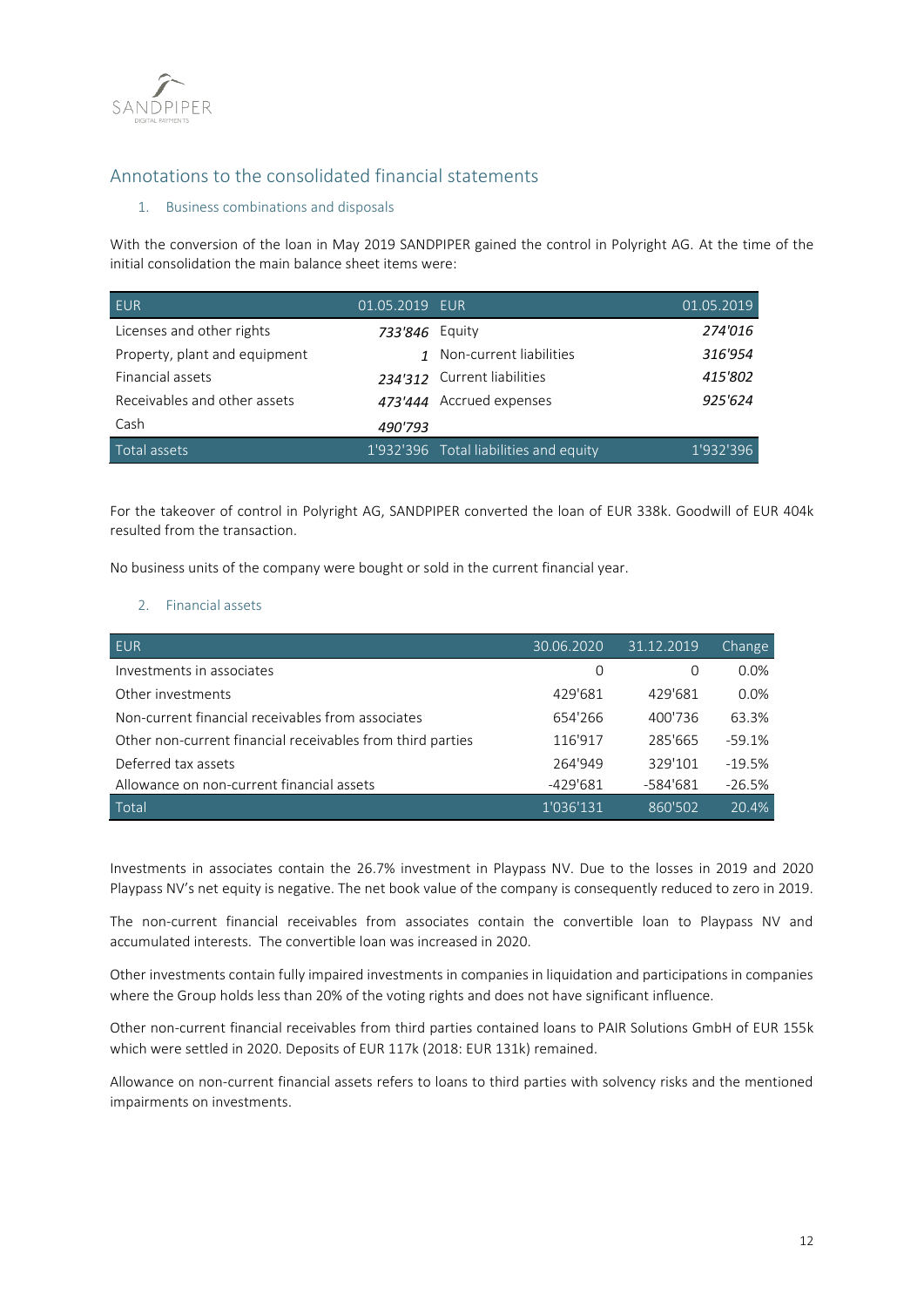

## 3. Goodwill accounting

Goodwill is recognized in equity at the time of purchase of a subsidiary or an investment in an associated company. The theoretical capitalization of goodwill, based on a useful life up to 5 years, would have the following impact:

| <b>Balance sheet in EUR</b>                     | 30.06.2020   | 31.12.2019    |
|-------------------------------------------------|--------------|---------------|
| Reported equity including minority shareholders | $-2'055'437$ | $-1'792'946$  |
| Equity financing                                | n/a          | n/a           |
|                                                 |              |               |
| Historical cost goodwill                        |              |               |
| At the beginning of the financial year          | 9'117'847    | 20'133'335    |
| Additions                                       | 0            | 403'928       |
| Derecognition                                   | -4'643'095   | $-11'419'416$ |
| At the end of the financial year                | 4'474'752    | 9'117'847     |
|                                                 |              |               |
| Accumulated amortization                        |              |               |
| At the beginning of the financial year          | 7'035'978    | 16'658'753    |
| Additions                                       | 916'624      | 1'796'641     |
| Impairments                                     | 236'830      | $\Omega$      |
| Derecognition                                   | -4'643'095   | $-11'419'416$ |
| At the end of the financial year                | 3'546'337    | 7'035'978     |

| Theoretical net book value of goodwill                          | 928'415      | 2'081'869 |
|-----------------------------------------------------------------|--------------|-----------|
| Theoretical equity including minority shareholders and goodwill | $-1'127'021$ | 788'923   |
| Theoretical equity financing                                    | $-6.7\%$     | 1.6%      |
|                                                                 |              |           |

Impact of the theoretical amortization of goodwill on net income:

| Income statement in EUR                   | 01.01.2020<br>30.06.2020 | 01.01.2019<br>30.06.2019 |
|-------------------------------------------|--------------------------|--------------------------|
| Reported net income                       | $-113'567$               | 276'596                  |
| Theoretical amortization of goodwill      | $-1'153'454$             | $-885'016$               |
| Net income after amortization of goodwill | $-1'267'021$             | $-608'420$               |

The residual goodwill from the acquisition of Playpass NV was fully impaired because of COVID-19.

Fully amortized goodwill from the acquisitions of Playpass NV and Ergonomics AG were derecognized. Already in prior year fully amortized goodwill relating to Multicard Nederland BV was derecognized.

The acquisition of Polyright AG in 2019 led to goodwill of EUR 0.4 million.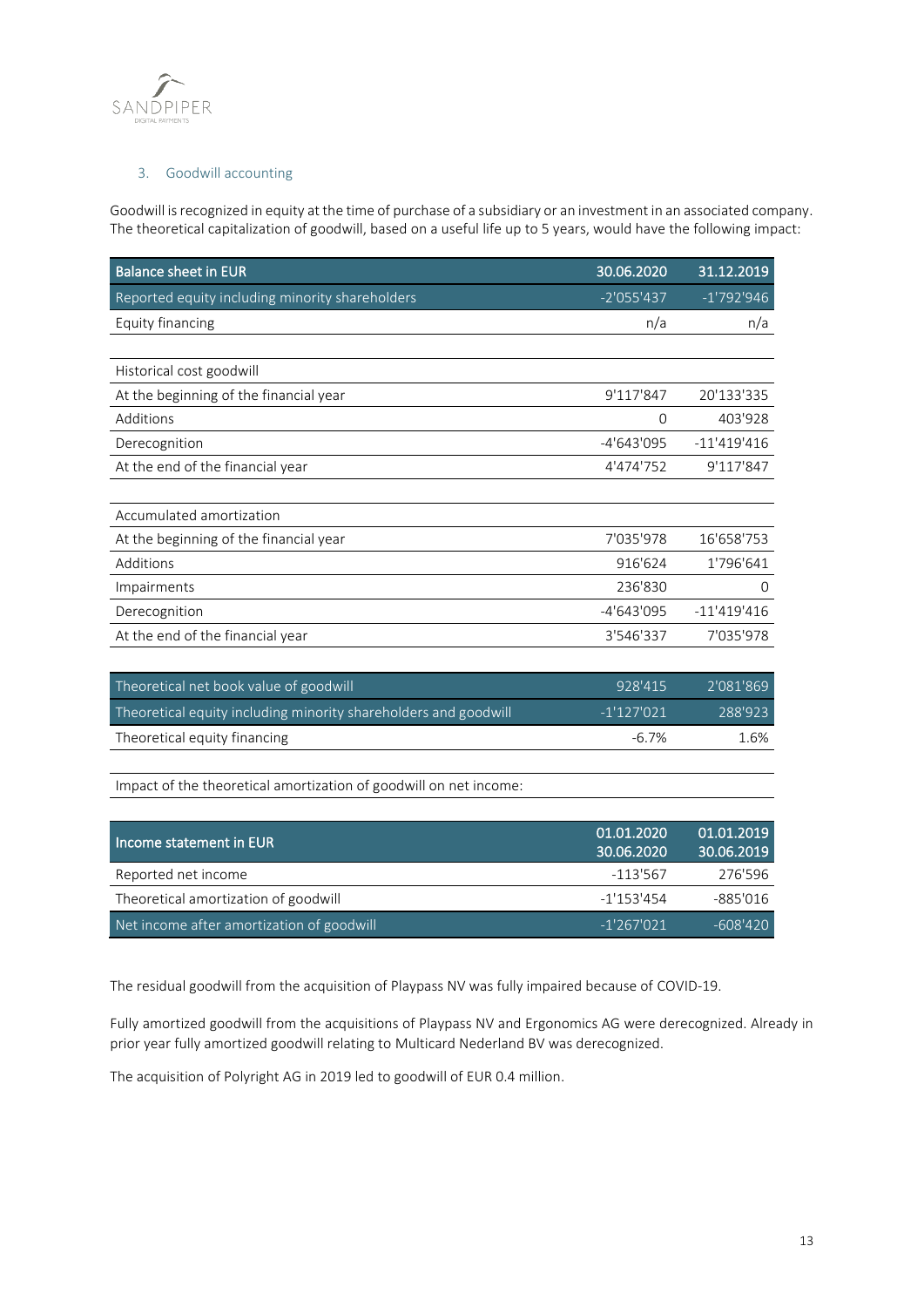

## 4. Segment information

Net revenue in the operating segments (in EUR):

| 01.01.2019<br>$\sqrt{30.06}$ .2019 | Sport &<br>Events | Campus &<br>Corporate | Security &<br>Services | Investing<br>activities | Elimination | Total      |
|------------------------------------|-------------------|-----------------------|------------------------|-------------------------|-------------|------------|
|                                    |                   |                       |                        |                         |             |            |
| Third parties                      | $\Omega$          | 8'411'306             | 5'225'149              | $\Omega$                | $\Omega$    | 13'636'455 |
| Group                              | $\Omega$          | 0                     | 21'153                 | $\Omega$                | $-21'153$   | $\Omega$   |
| Net Sales                          | $\Omega$          | 8'411'306             | 5'246'302              | $\Omega$                | $-21'153$   | 13'636'455 |
| Net income                         | 0                 | 296'926               | $-275'239$             | 254'909                 | 0           | 276'596    |

| 01.01.2020<br>30.06.2020 | Sport &<br>Events | Campus &<br>Corporate | Security &<br>Services | Investing<br>activities | Elimination | Total      |
|--------------------------|-------------------|-----------------------|------------------------|-------------------------|-------------|------------|
|                          |                   |                       |                        |                         |             |            |
| Third parties            | $\Omega$          | 9'200'208             | 4'804'054              | $\Omega$                | $\Omega$    | 14'004'262 |
| Group                    | $\Omega$          | $\Omega$              | 58'091                 | 0                       | $-58'091$   | $\Omega$   |
| Net Sales                | 0                 | 9'200'208             | 4'862'145              | $\Omega$                | $-58'091$   | 14'004'262 |
| Net income               | $\Omega$          | 420'971               | $-229'939$             | $-304'599$              | O           | $-113'567$ |

Net revenue in the regional markets:

| <b>EUR</b>         | 01.01.2020<br>30.06.2020 | 01.01.2019<br>30.06.2019 | Change     |
|--------------------|--------------------------|--------------------------|------------|
| Switzerland        | 2'513'759                | 4'001'383                | $-37.2%$   |
| Germany            | 11'456'930               | 9'382'071                | 22.1%      |
| <b>Netherlands</b> | $\Omega$                 | $\Omega$                 | 100.0%     |
| United Kingdom     | $\Omega$                 | 168'681                  | $-100.0\%$ |
| Other              | 91'664                   | 105'473                  | $-13.1%$   |
| Eliminations       | $-58'091$                | $-21'153$                | 174.6%     |
| Total              | 14'004'262               | 13'636'455               | 2.7%       |

Due to the insolvency of Multicard Nederland BV revenues in Sport & events and revenues in the Netherlands dropped to zero.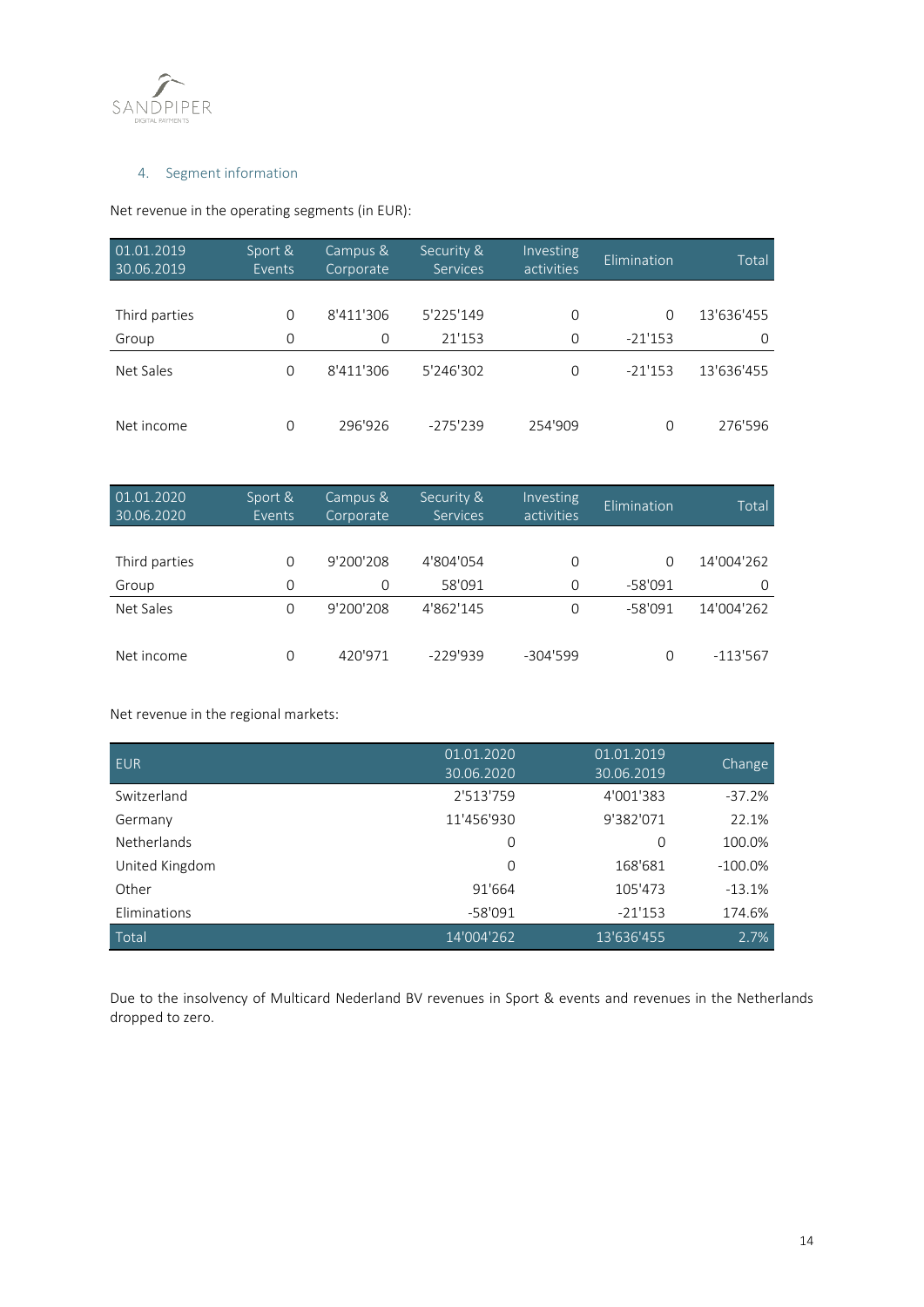

## 5. Earnings per share

## Basic earnings per share

| I EUR                                                | 01.01.2020<br>30.06.2020 | 01.01.2019<br>30.06.2019 |
|------------------------------------------------------|--------------------------|--------------------------|
| Net income attributable to shareholders of SANDPIPER | -446'312                 | 64'622                   |
| Number of shares outstanding                         |                          | 208'325'028 208'325'028  |
| Basic earnings per share                             | 0.00                     | $0.00 -$                 |

## Diluted earnings per share

| <b>EUR</b>                                           | 01.01.2020<br>30.06.2020 | 01.01.2019<br>30.06.2019 |
|------------------------------------------------------|--------------------------|--------------------------|
| Net income attributable to shareholders of SANDPIPER | $-446'312$               | 64'622                   |
| Interest on convertible loans                        | 0                        | 0                        |
| Adjusted net income                                  | $-446'312$               | 64'622                   |
|                                                      |                          |                          |
| <b>EUR</b>                                           | 30.06.2020               | 30.06.2019               |
| Number of shares issued                              | 211'695'028              | 211'695'028              |
| Treasury shares                                      | -3'370'000               | $-3'370'000$             |
| Potential number of shares from convertible loans    | $\Omega$                 | $\Omega$                 |
| Potential number of shares outstanding               | 208'325'028              | 208'325'028              |
|                                                      |                          |                          |
|                                                      |                          |                          |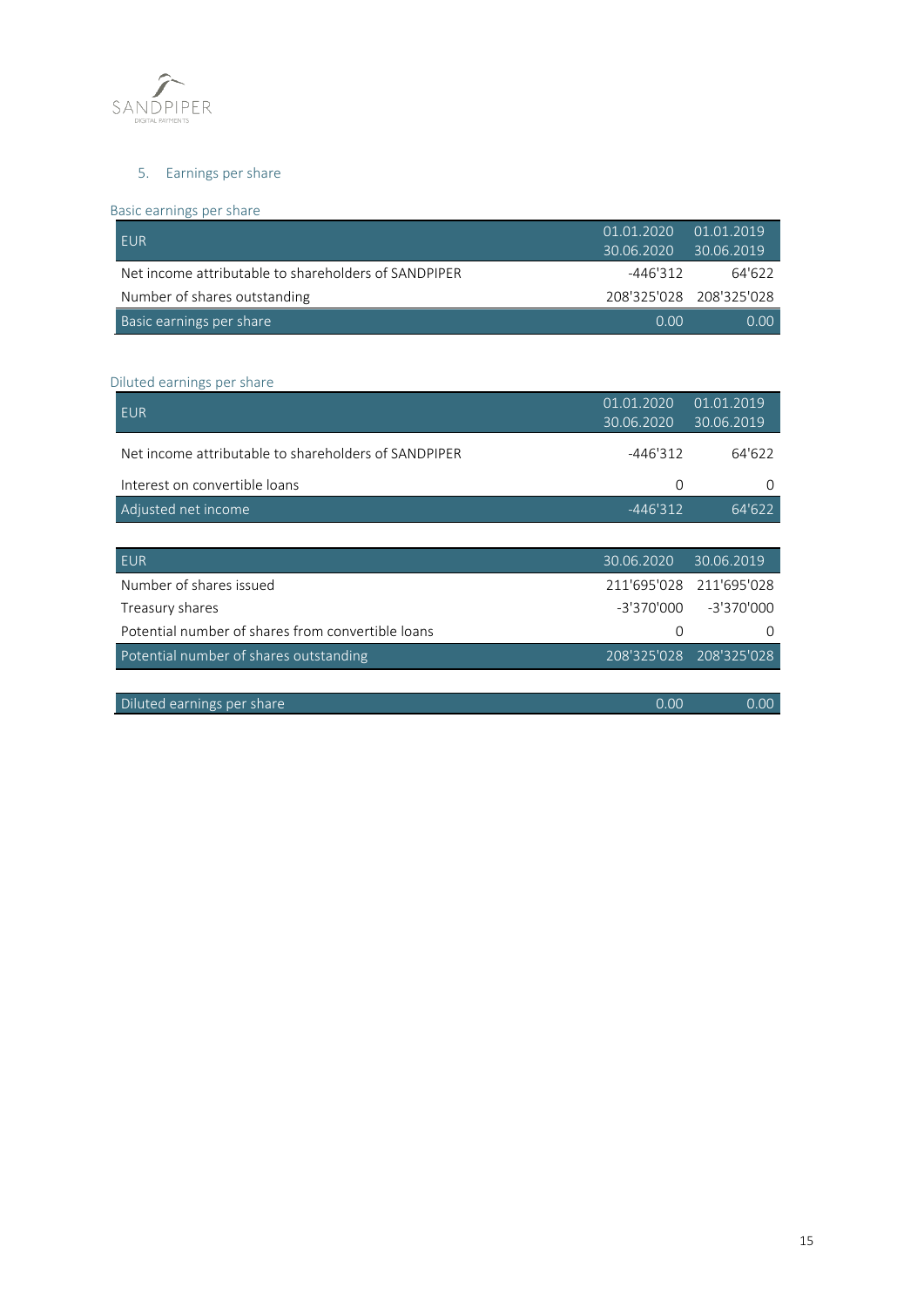

## 6. Treasury shares

In 2019, SANDPIPER purchased 300'000 shares to settle a liability. During 2020 no treasury shares were traded.

|                            | Number     | Value | Volume    |
|----------------------------|------------|-------|-----------|
| Opening balance 1.1.2019   | 3'370'000  | 0.14  | 480'511   |
| Closing balance 30.06.2019 | 3'370'000  | 0.14  | 480'511   |
| Acquisitions               | 300'000    | 0.03  | 8'166     |
| <b>Disposals</b>           | $-300'000$ | 0.13  | $-39'946$ |
| Closing balance 31.12.2019 | 3'370'000  | 0.13  | 448'731   |
| Closing balance 30.06.2020 | 3'370'000  | 0.13  | 448'731   |

## 7. Events after the balance sheet date

After the end of the fiscal year, the COVID-19 outbreak in March 2020 was declared a pandemic by the World Health Organization. On 16 March 2020, the Federal Council of Switzerland declared the "extraordinary situation" for Switzerland in accordance with the Epidemics Act from 17 March 2020. The impact on Sandpiper Digital Payments AG cannot be estimated at this time. The consequences for the business development of Sandpiper Digital Payments AG is continuously reviewed and monitored. Playpass NV, Antwerp (BE), whose business model is the electronic control of major events, will be particularly hard hit by the consequences of this pandemic. Despite these events, there are no direct indications at this time that Sandpiper Digital Payments AG would be unable to continue as a going concern.

The financial statements have been prepared on the basis of the conditions existing as of 30 June 2020 and taking into account events occurring after that date, which provide further substantial indications of circumstances that were already present at the balance sheet date.

There were no subsequent events with effect on the financial statements as per 30 June 2020.

The interim financial statements as per 30 June 2020 were approved by the board of directors on 31 August 2020.